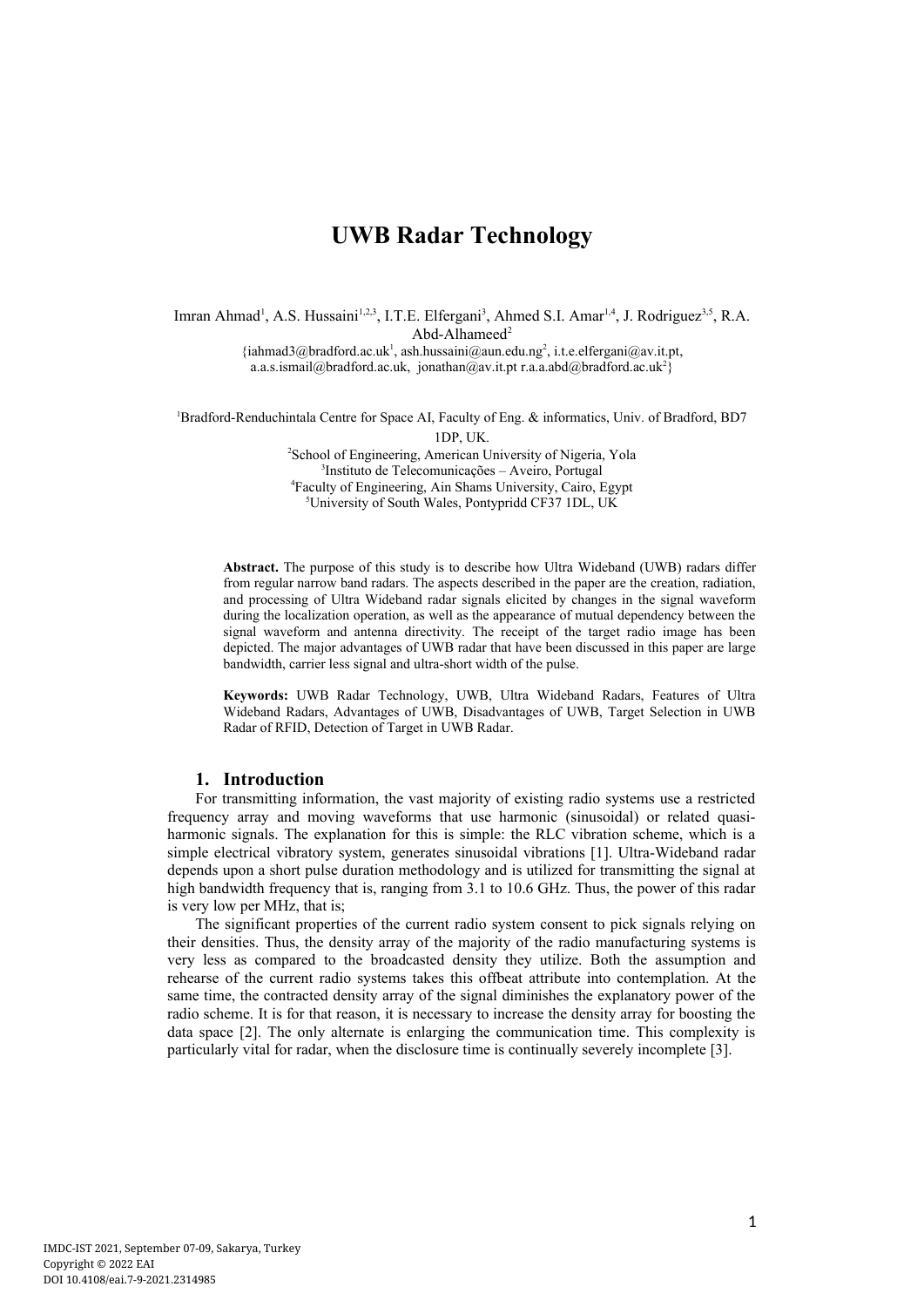The general radars with the occurrence array having not more than 10% of the shipping occurrence have almost worn out their informational aptitude. As a result, radar deception in service of signals with regularity arrays up to 1 GHz (the duration of the radiated pulses approximately 1 ns) has increased [4]. Due to the range devaluation of the pulse dimensions of radar, the informational content in the UWB position grows. As a result, when a sounding pulse's dimension changes from 1s to 1ns, the pulse's power decreases from 300 m to 30 cm [5].

It can be assumed that the appliance that examines the liberty, becomes extra fine and delicate. It permits the attainment of the radio image of the object.

The bandwidth of Ultra-Wideband radar is extremely high approximately possessing a 500MHz range, fractional bandwidth (*BW*) higher than 20% of the center frequency. Large Absolute Bandwidth (*BW*) is a range of frequency on either side to the central frequency. The power of each side of the band is 10dB. The upper-frequency band is depicted by and the lower frequency band is depicted by and bandwidth is represented below:

The formula for central frequency is given below:

The formula of the fractional bandwidth [6] is as follows:

Downrange resolution refers to detection on the vertical direction, referee has a direct (directly proportional) relationship with the speed wave (m/s) and it has an inverse relationship with the bandwidth wave which is measured in meters (m). It is given below:

It can differentiate and make the detection of an object in the horizontal direction by utilization of the Cross-range resolution. It relies on the beam width of an antenna and is determined by the antenna aperture size, which is given below:

Ultra Wideband (UWB) RADAR systems discharge signals over a broad range of frequency which is amid 3GHz to 10GHz as compared to the conventional RADAR systems and remain extremely difficult to be detected. The transmitted signal is vital to a very low power spectrum. The most common and best solution to generate Ultra Wideband (UWB) transmitted signal is to generate pulses with a very short time duration, generally known as PRF which are usually less than a Nano-second. Ultra-wideband radar systems utilize the transmitter antenna for transmitting the input signal possessing a very low duration of pulse mostly in nanoseconds. This input signal coming from the input transmitter antenna travels at the speed of light to be received at the receiver side. At the receiver signal, the signal is scattered in all directions. To calculate the range of the signal propagation time algorithm is used as the UWB signal travels at the speed of light [7]. Based on this range calculation, there are two kinds of Ultra Wideband radar system which are long-range and short-range Ultra Wideband radar system. The implementation of short-range radar is at the industrial level as it has the capability of detecting the signal of centimeters up to meters and provides high regulation with maximum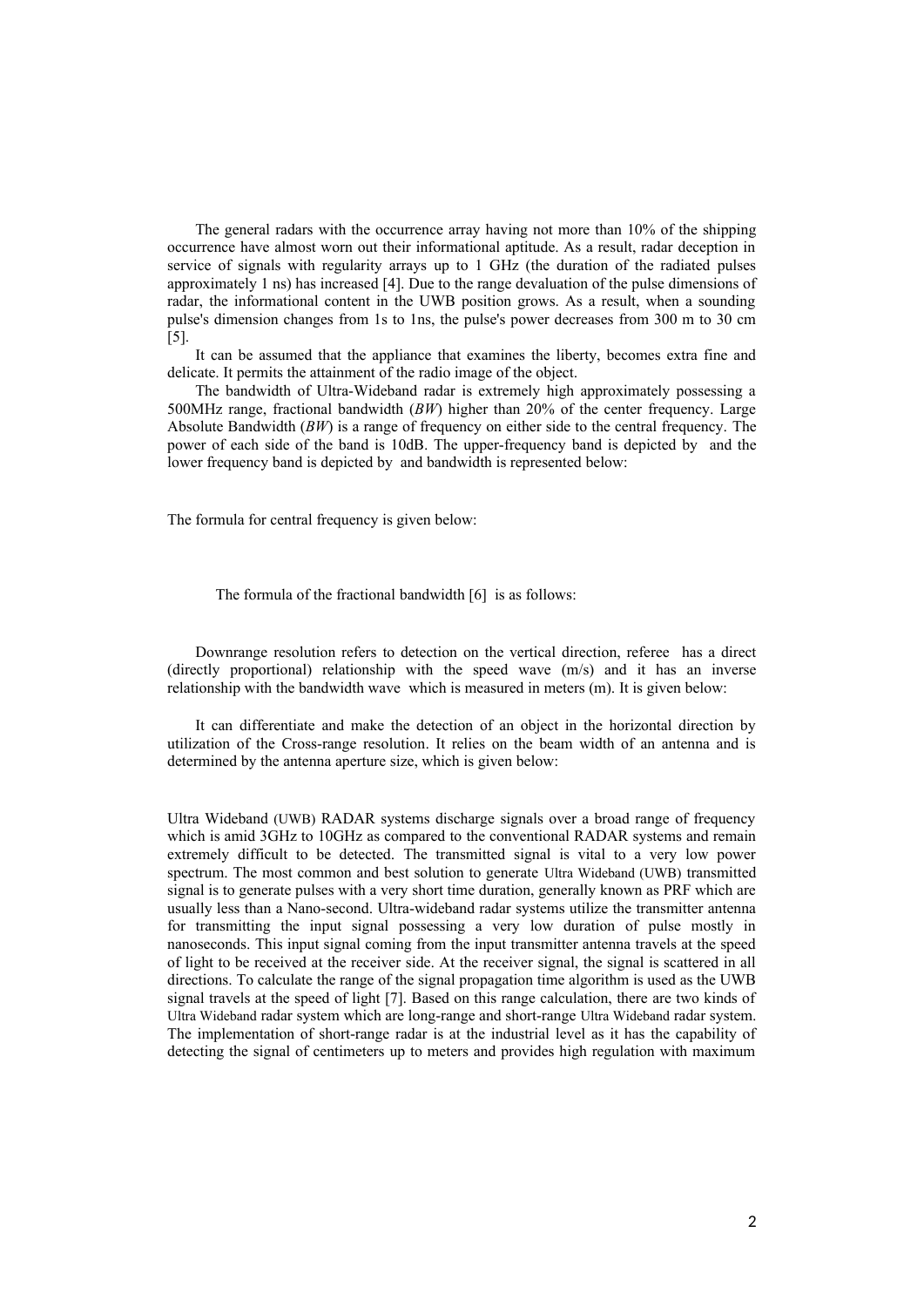precision [8]. Whereas, long-range Ultra Wideband radar systems are used for surveillance purposes frequently in the Synthetic Aperture Radar.

# **2. Major Possibilities of Ultra Wideband (UWB) Radars**

The decline of the gesture extent in the Ultra Wideband (UWB) radar permits for the following major possibilities:

## **2.1 Advanced Detected Object Array Dimension**

One of the major possibilities of the decline of the gesture extent in the Ultra Wideband (UWB) radar is the advanced detected object array dimension efficiency [9]. This result is an increase in radar resolution for all coordinates, although target motion by one coordinate does not need target settling by other coordinates.

#### **2.2 Recognition of Object Class and Sort**

Another important potential is object class and sort identification, because the received gesture contains information not only about the item as a whole, but also about its divide aspect [10].

## **2.3 Reduction in the Radar Possessions of Reflexive Obstruction**

Another major possibility is the decrease in the radar possessions of reflexive obstruction from rain, mist, aerosols, metalized strips, etc. [11]. This is because the diffusion cross-section of obstruction source within a small pulse level is compact close to the object scattering the cross-section.

# **2.4 Improved Cohesion Observing Point**

A main possibility of the decrease of the gesture extent in the Ultra Wideband radar is the enhanced cohesion observing point at low ascent edge at the liability of excluding the intrusion gaps in the wire arrangement [12]. This is because the main signal and any landscape return gesture appear at the wire at specific times, which facilitates their choice.

# **2.5 Development of the Feasibility of Object Detection**

Another major possibility is the advancement of the feasibility of object detection and enhanced balance observing, a point at the liability of lobe format rejection, the trivial radiation mould of irradiated targets because oscillations reflected from the entity parts of the goal do not hinder and abandon, providing a more identical radar cross segment [13].

#### **2.6 Exemption of the Radar to the Outside Narrowband**

The development of the radar's exemption from outside narrowband electromagnetic emission possessions and commotion is another key option for reducing the gesture range in the UWB radar [14].

# **2.7 Amplifying the Furtiveness of Radar**

Another major possibility is the amplification of the furtiveness of the radar by a gesture, which will be tough to identify. The above-mentioned rewards are possibly achievable [15]. Their functioning requires an abstract pedestal permitting for the estimation of the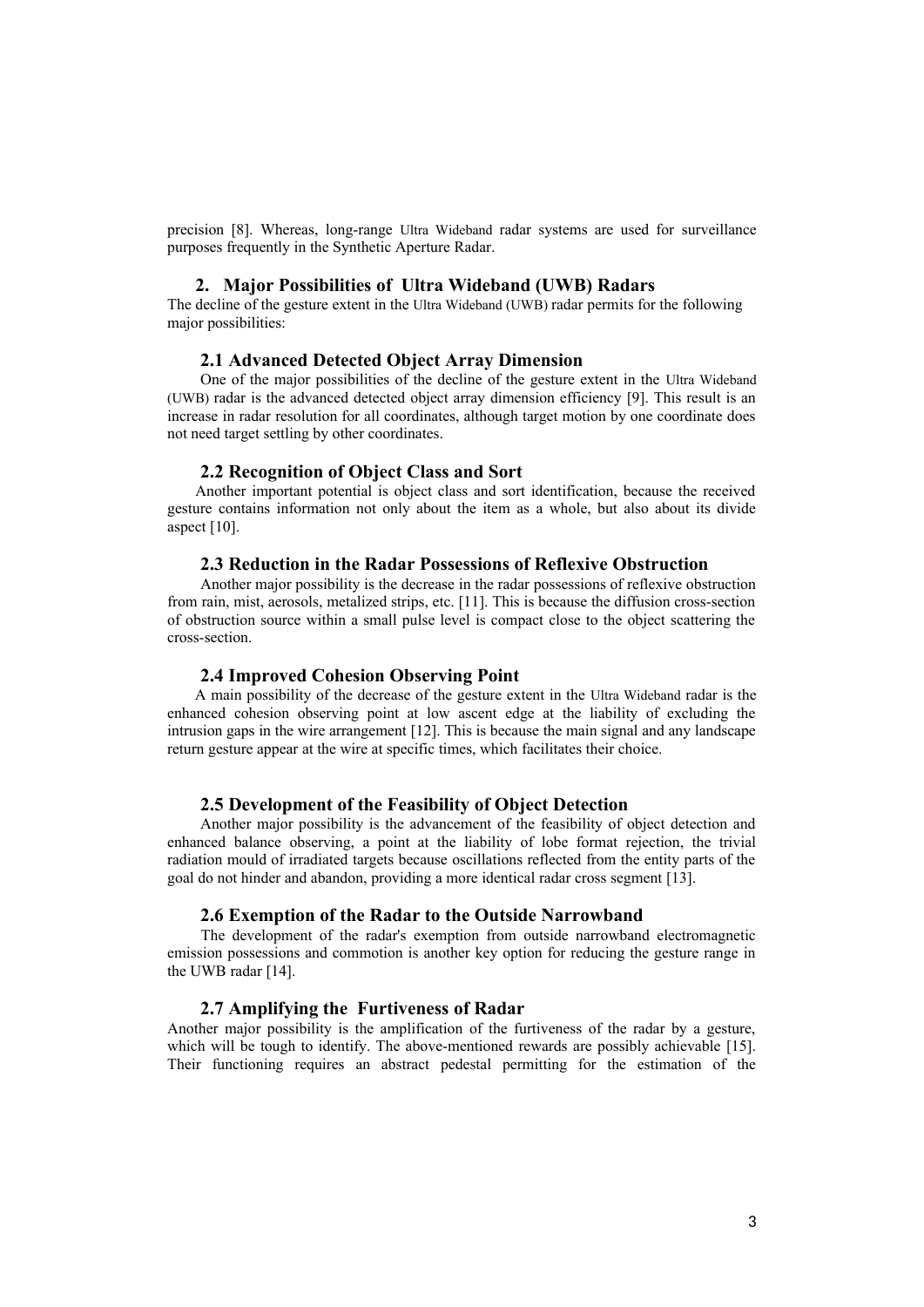characteristics of UWB radars. The motive has to do with the important distinctions of the procedure of especially wideband annotations from the related procedure when ordinary narrow-band signals are used.

## **3. Major Characteristics of UWB Radars**

The main characteristics of Ultra Wideband (UWB) Radars are the change in signal waveform during detection and range, as well as the antenna pattern's dependence on the signal duration and waveform. These are described in detail below:

# **3.1 Alteration in the Signal Waveform in the Procedure of Detection and Ranging**

Signals in the narrow band – sinusoidal and quasi-sinusoidal – have unique properties. The shape (waveform) of sinusoidal and quasi-sinusoidal signals remains unchanged while using common gesture conversions like addition, subtraction, isolation, and combination; the signals have the same shape as the creative role and can only change in amplitude and time move [16]. The shape is defined as the law of variation of a signal in time from here on out. It changes not only the parameters but also the shape on the divergence, at the ultra-wideband gesture at certain conversions.



#### **Fig. 1: The signal process.**

The Ultra Wideband (UWB) signal S1 (Fig.1) is thought to be created and sent to the aerial as a current pulse. The linear size of the warmer L is less than the pulse period in space c (c is light speed, and is pulse period in time domain). Because the strength of radiated electromagnetic ground increases proportionally with the imitative (first or higher) of the aerial current, the first modification of the Ultra Wideband (UWB) signal shape (S2 in Figure 1) occurs during pulse emission.

When the aerial is agitated in one spot and modern pulses progress along the warmer [17], the contour transforms next. In this situation, the aerial rudiments with a span of  $\Delta L = c$  will emit a series of electromagnetic gesture pulses. As a result, a single pulse becomes a series of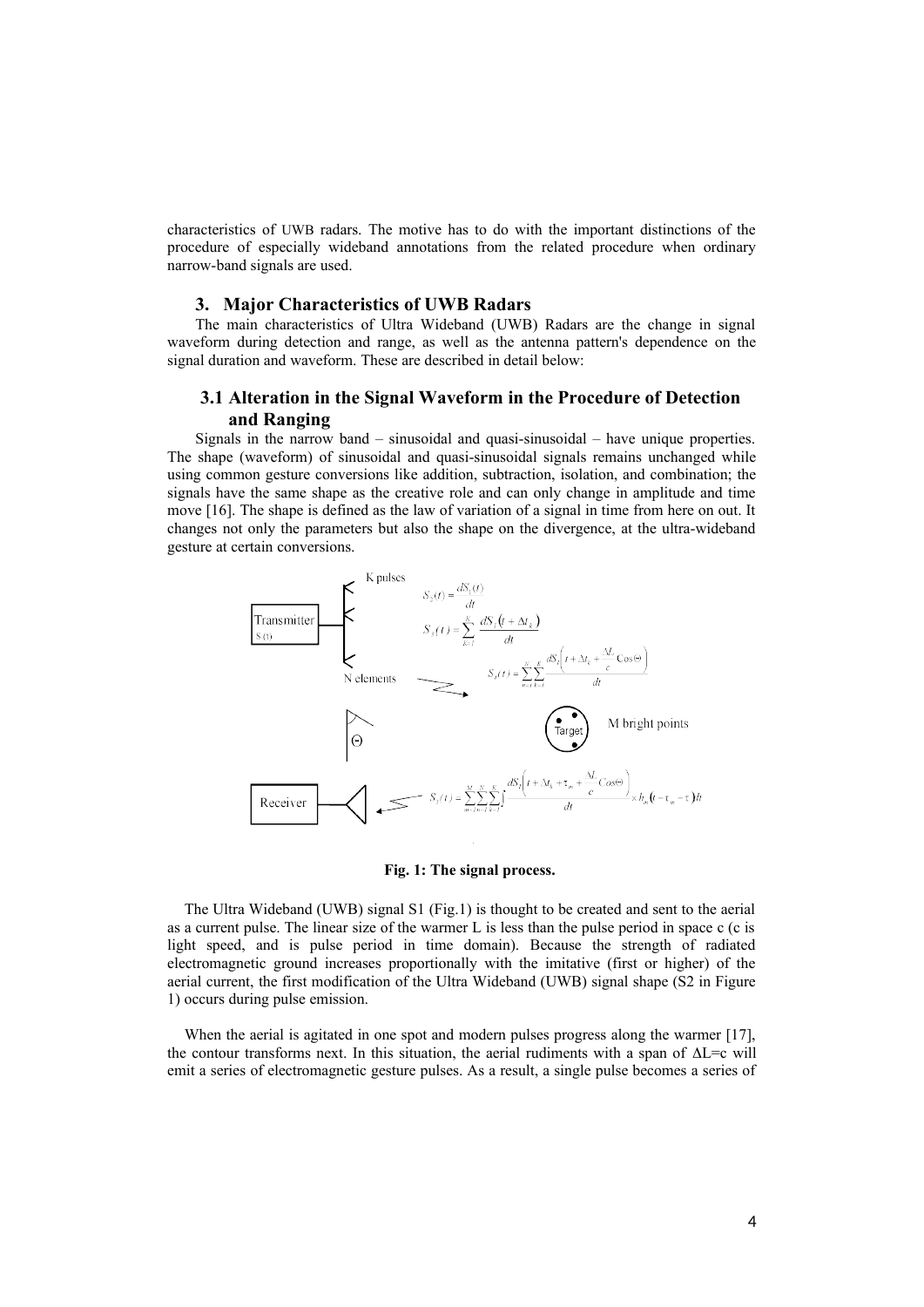K pulses separated by time intervals Δt. (S3 in Figure 1). The length of the apparent warmer varies depending on the angle between the ordinary and the aerial range, as well as the orientation towards the point of acceptance. As a result, inter-pulse intervals differ depending on the angle:

# Inter Pulse ==  $\Delta t$  sin ( $\Theta$ )

The third change in the figure is caused by the obstruction of fields in space, which are radiated by N rudiments of the aerial. When compared to the pulse radiated by the adjacent antenna element, the pulse radiated by one aerial aspect at the angle  $\Theta$  is delayed by the time  $(d/c)$  cos  $\Theta$ . In comparison to the pulse emitted by the closest aerial aspect, the pooled pulse will have a variety of shapes and sizes at various angles  $\Theta$  in the far ground (S4 in Fig. 1).

The goal disperses this UWB gesture. As a result, it changes shape for the fourth time (S5 in Figure 1). M local dispersal rudiments ("bright points") are put alongside the line Lt. for the UWB signal c <<Lt. The pulse progression is formed by a UWB gesture that reflects separate target rudiments. The number of pulses, the time delay hm, and the power are all affected by the object form and aspect pulse response hm.

"Target image" is the name given to this pulse sequence. The entire image depicts the time allocation of sprinkled energy, which is achieved by using a time distance of toto= $2\text{Lt}/c$ . As a result, the target RCS becomes a time-dependent magnitude (the theory of immediate RSC was introduced). The image varies as the screening angle changes. The inferior outline of the target is non-stationary and varies in this scenario. Dotted signals do not last and do not produce "nulls" in the derived outline. This ensures a steady view of the object. The frequency spectrum of some target rudiments may be outside of the UWB signal continuum. Regularity filters are examples of such rudiments, which alter the shape even more.

At the answer, the shape changes for the fifth time. The reason for this is the same as for emission: temporal differences between current pulses caused by the electromagnetic ground in aerial rudiments at varied distances from the objective. Because of variable signal attenuation in different incidence bands, the 6th transform happens through signal broadcast from side to side in the ambient.

Figure 2 shows an actual illustration of a UWB signal reflected off the target.

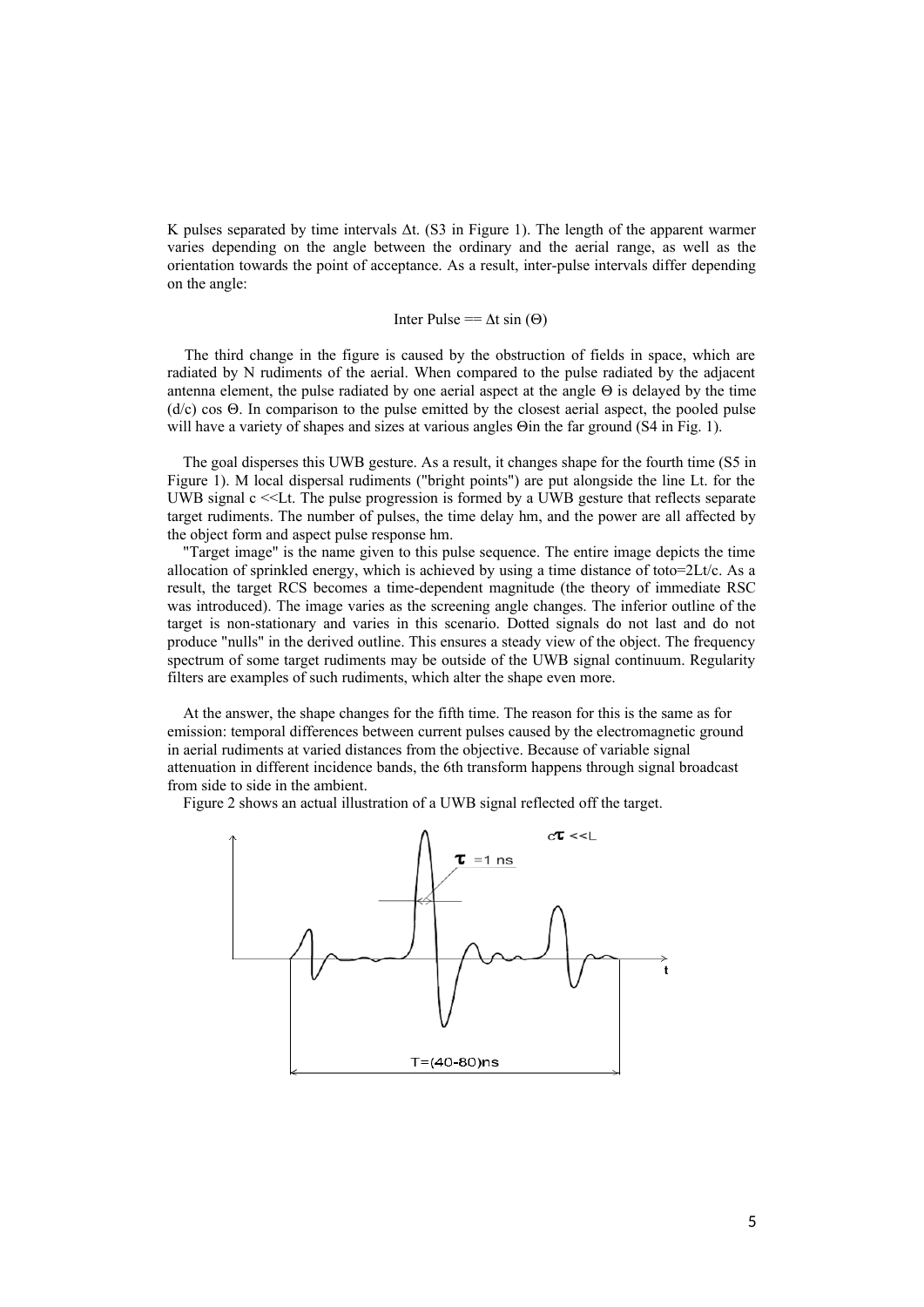# **Fig. 2: Target reflected signal**

# **3.2 Signal Length and Waveform Differences Due to Antenna Pattern**

When the circumstance L Cos  $\Theta > c\tau$  is satisfied, the signal waveform begins to vary depending on the direction of radiation (reception), i.e. the space coordinates. In this scenario, there is no specific relationship between the signal amplitude and its power natural in narrowband oscillations. The construction of a typical aerial pattern based on the ground is hampered by this situation.

As a result, the aerial pattern production for UWB signals is established based on the power (Figure 3). These aerial patterns differ from the parallel aerial patterns of aerial's beam melodic and quasi-harmonic signals in important ways. There is no lobe environment in them. In order to control such an IPC mechanism, the following situation must be met.



**Fig. 3: Aerial Pattern Production based on the Power in UWB signals**

Another difference is that adjusting the ratio between c and the radiator spacing d of an aerial array can change the measurement of the central lobe of an assortment's aerial pattern. The aerial pattern width for both the UWB signal and the narrow-band gesture is decreasing as d is reduced or amplified. In contrast to the latter, however, its development does not become multi-lobe due to the lack of interference from entity radiator oscillations. This technology may theoretically be used to make the aerial pattern of a UWB signal emitting aerial as small as desired.

As a result, the aerial pattern for the UWB gesture is determined not only by gaunt coordinates, but also by the time-dependent waveform S. As a result, the jargon for the UWB gesture aerial pattern will take the following shape:

P( $\Theta$ , φ, S, t) and W ( $\Theta$ ,, φ, S, t)

The directivity aspect G  $(\Theta, S, t)$ , the expand feature K  $(\Theta, S, t)$ , and the efficient crosssection A (,, S, t) of an aerial become relying on the gesture parameters because the aerial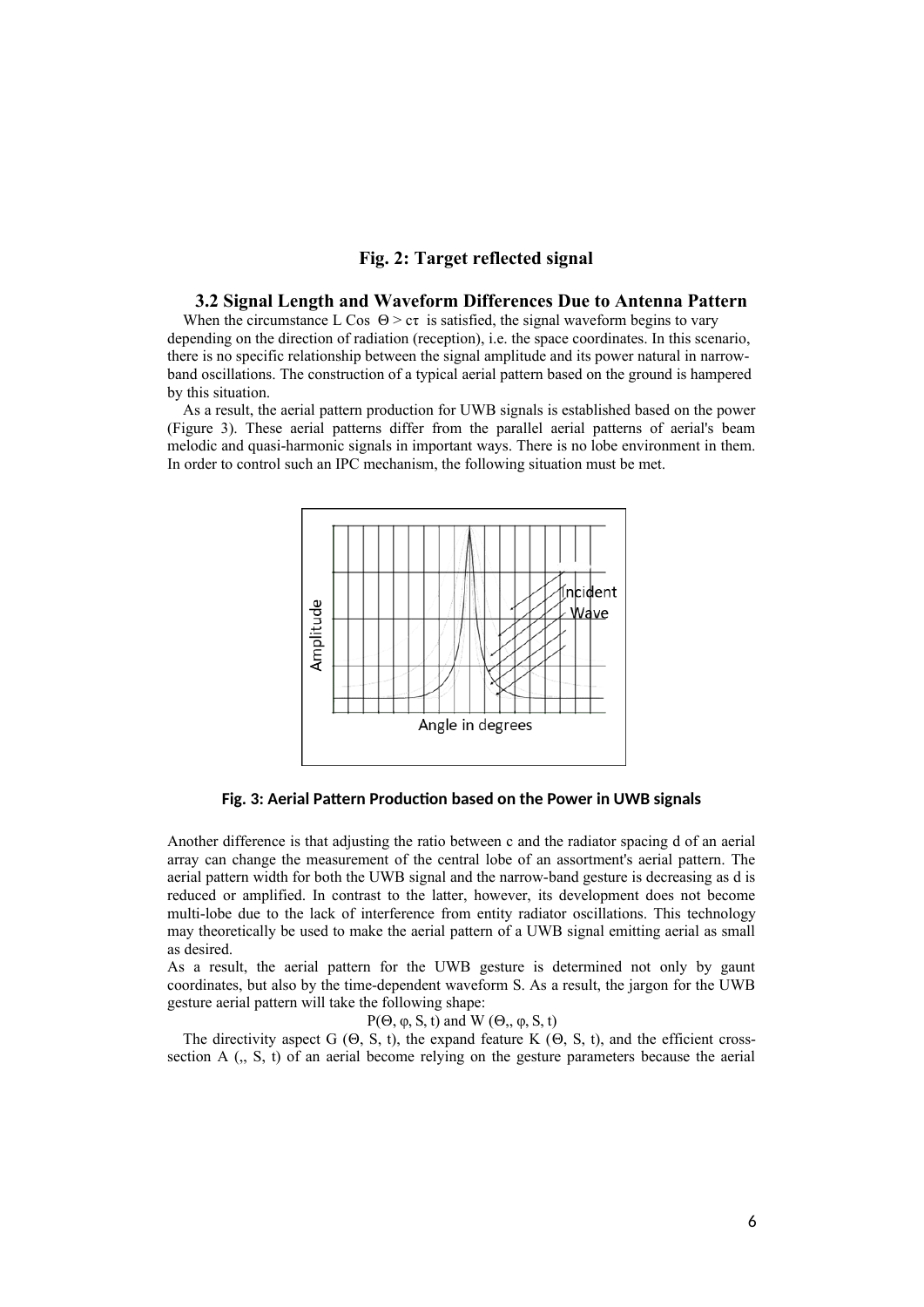pattern of an aerial radiating or receiving the UWB gesture gets reliant on the signal waveform and period.

#### **4. Moving Target Selection in the UWB Radar**

When used under static jamming conditions, the UWB radar has an extra feature that distinguishes it from narrow-band radars [18]. Without employing the Doppler result, impacting targets can be separated with a small pulse amount. If a goal schedules a reserve beyond a sort aspect (30 cm at  $| = 1$ ns) above the repetition period T, the gesture of this item will be split up and the signals of immobile or low-mobility targets will be hidden when interleaved episodic exclusion is functional.c $\tau \leq 2V_R T$ 

Where VR refers to an object's radial speed. This method of variety does not use "blind" velocities or impose specific desires on the lucidity of radiated signals. The object rate is always clearly determined. By changing the array to an object, the object radial rate VR may be resolved in the variety method. The minimum quantity that may be determined about an object's speed is: $V_{\text{Rmin}}=c$ 

The pulse reappearance period as described above; however, the amount of conflict in flowing into and out of a small pulse number may be similar to the magnitude of interferences present at this level. This could lead to a significant de-correlation of blockage and a deterioration in the exchange-phase allowance equipment's competence. Thus, when the pulse length decreases and the radar pulse level decreases, two distinct tendencies emerge: a reduction in intrusion power and an increase in their obstruct de-correlation. Figure 4 depicts the reliance on the pulse span  $\tau$  for the gesture-to-intrusion ratio Q/Q0. The notations on this diagram are as follows: $\omega_d$ - Doppler frequency of interference



**Fig. 4: Gesture-to-Intrusion Ratio**

**Q** - signal-to-interference ratio at the alternate-period compensation output;  $Q_0$ - signal-to-interference ratio at  $\tau$ =1 and  $\omega_d$  /**T**=0.1.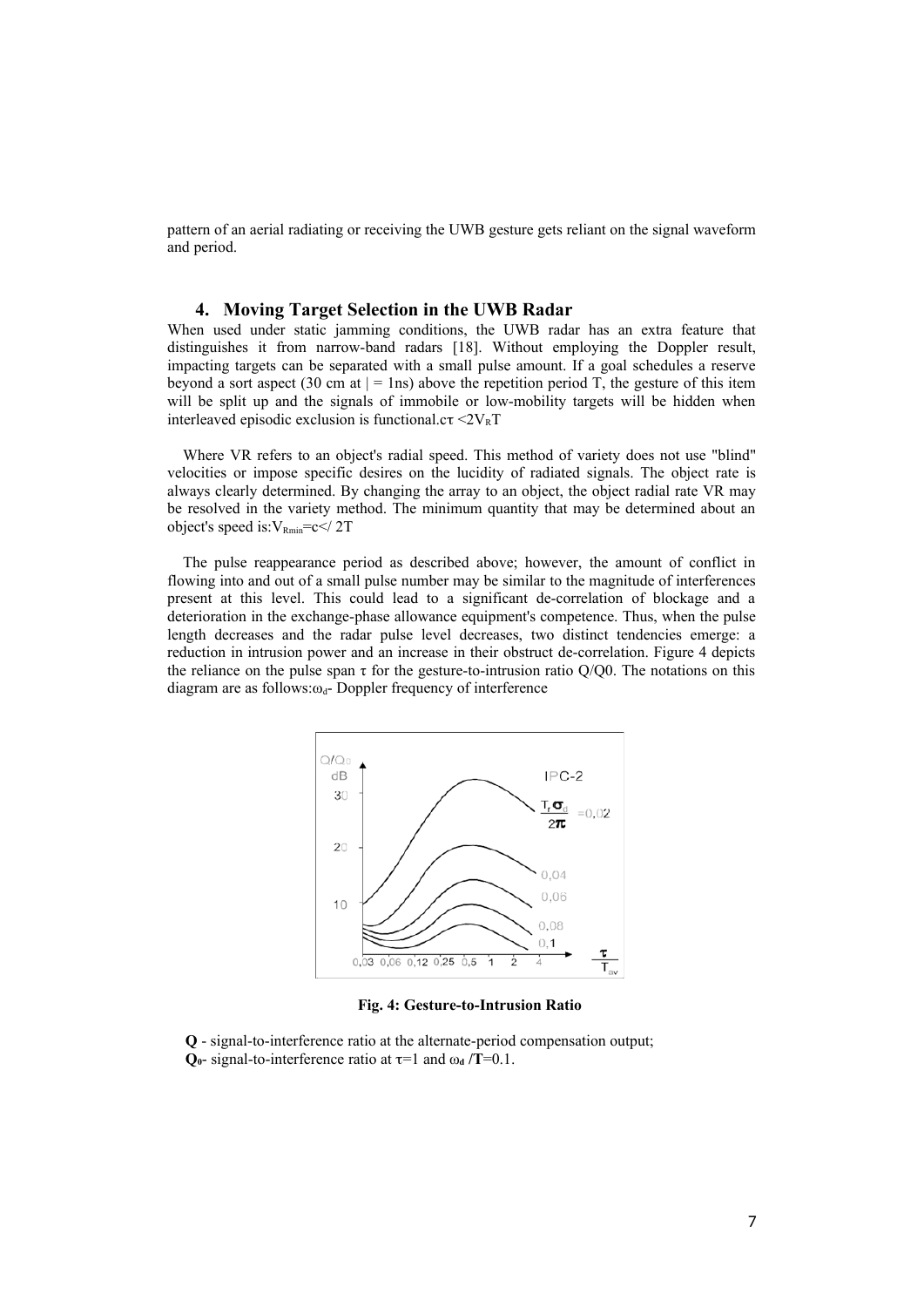The percentage of the normal Doppler occurrence to the pulse recurrence density d /T is the parameter of the family of curves. The con claims that the hint-to-interference ratio rises initially due to the pulse capacity devaluation and subsequently falls due to the amplifying in the inter period de-correlation of noise as the pulse length contracts. The swap-period incentive system stops working completely for very small pulse spaces, and the increase in the signal-to-interference proportion is accounted for by reducing the amount of incursion inside the pulse size. Due to a stronger sensitivity of this swap-period intrusion compensation to the association features of blockage, the stipulated regularities are more clear for the more competent double swap-period wage of intrusion. As a result, in short-range, the usage of the affected target hint is appropriate for adequately slender-band interferences (e.g. local items) and a satisfactorily soaring repetition frequency.

## **5. Detection of Target in the UWB Radar**

Counting the gear of signal dispersal from object intense locations, the UWB pointer alters its outline many times during the object placement method. As a result, the evolution of pulses with opening parameters is warped into a returning gesture. Because it conveys knowledge of not only object occurrence and object positions, but also object arrangement, this gesture is frequently referred to as "target image" [19]. The ability to recognise an object and generate a radio image of it is made possible by proper picture distribution. It is necessary to identify the object at an early stage of location before appreciating it. Because the arrangement of the UWB returned indicator is completely unknown, standard approaches such as finest signal dispensation by coordinated filtering or correlation with the suggestion signal are not recommended for UWB signal recognition.

It is possible to find a nameless multiunit target using normal methods. If the number of independent resolution intervals, P, organised along a target exceeds the number of intervals, Q, including radiant points, all combinations of P intervals taken Q bright points at a time must be accounted for in order to produce the best detector. However, this algorithm's comprehension lacks a large number of processing channels. Approaches for dispensing such messages in a quasi-optimal manner are well-known. However, when compared to optimum detectors, all quasi-optimal detectors suffer significant damage [20]. As a result, extending an optimal detector for UWB signals disseminated by a structured aim is critical.

The only known parameter of such signals is the replication period T. This constraint could be used to create the best detector for UWB signals. It employs an inward signal as the mentioned gesture in the bordering repetition era, and it is deferred at the time spell T. As a result, the accepted signal is compared to the precise imitation signal rather than the specified signal as in a common correlation. In this situation, the external noise in two repetition durations that are close together is unrelated. As a result, the signal slice becomes the framework for resolving the correlation radar's ability (Figure 5).

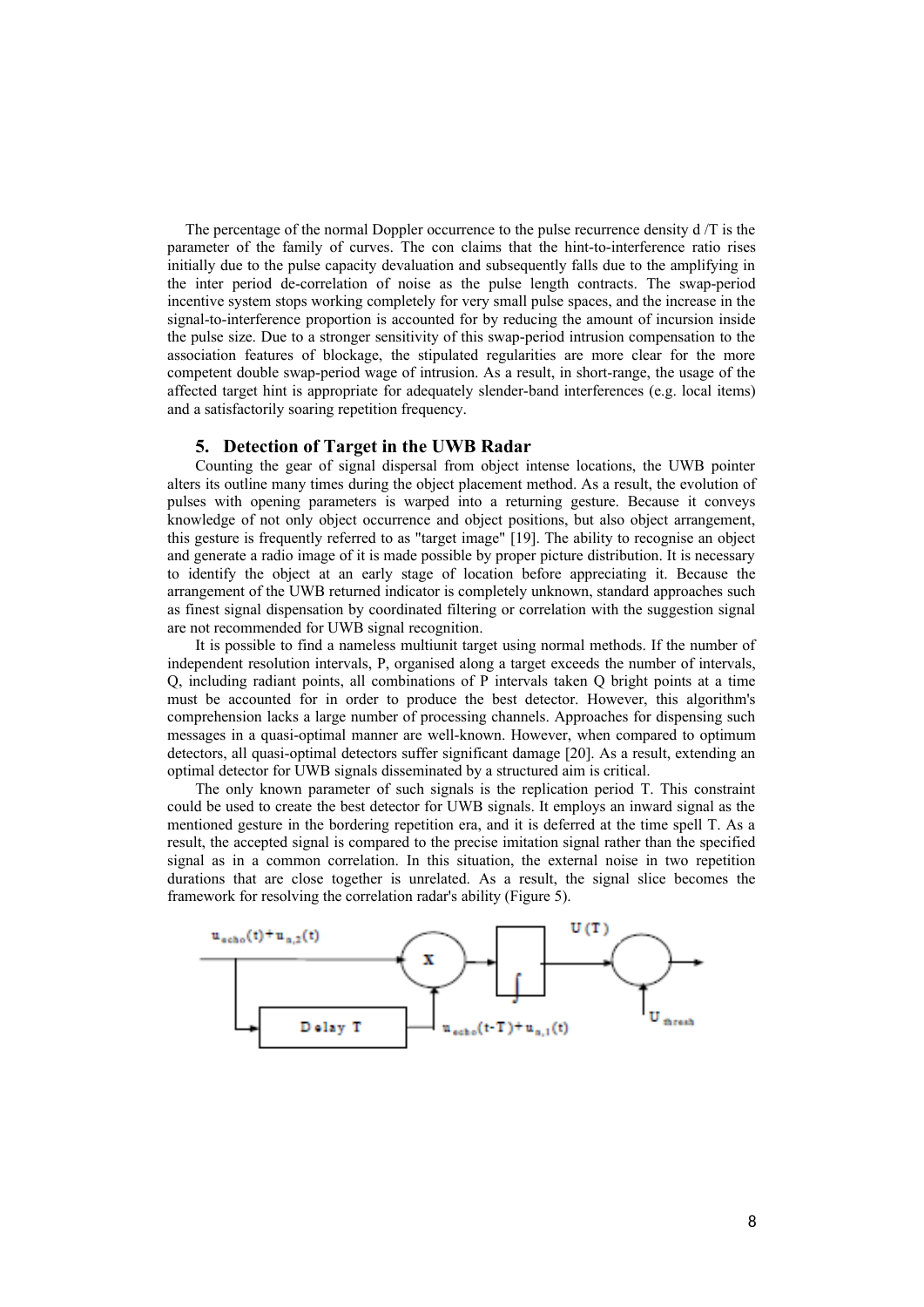#### **Fig. 5: Interleaved Periodic Correlation Processing (IPCP)**

Interleaved periodic correlation processing is the name given to this type of signal processing (IPCP).

a) The acknowledge signal is compared to a signal dispersed by a target, rather than a radiated signal.

b) Explosion stimulates the correlator inputs on both sides. There is a distribution activity for the output of typically distributed explosions at the Correlator outlet. c) the time of assimilation The inspection lay off, that is, the scattered signal span, deceives Ti, not the diffuse signal extent (if a physical object range is Lt, the integration time is equal to Ti=(2Lt/c)- $\tau$ , where is the lifetime of a radiated signal). Cogent phrases for disposal service

for the device of ordinarily dispersed sounds at the IPCP outlet are really important. The graphing of the disclosure quality is done using mathematical modelling.

Figures 6a and 6b demonstrate the IPCP disclosure quality for a signal dispersed by a stagnant target at two false alarm rates of  $10^{-2}$  and  $10^{-4}$  (D – probability of detection, q – signal-to-noise ratio).



# **Fig. 6: Disclosure Quality of IPCP**

The disclosure quality of an ordinary correlation for completely known gestures is also shown in these figures. The span of a received gesture is identical to the span of a light up gesture in order to make the comparison accurate (one point target). The results reveal that the IPCP espial personality approach, which includes the conventional correlate disclosure personality, is responsible for significant false alarm rates  $(10^{-2})$ . The difference in these people's situations when it comes to lowering the number of false alarms  $(10^{-4})$ . This can be explained by the extended "tails" of the disposal activities for the regularly assigned explosive product. Setting the verge level higher in IPCP than in the standard correlator allows the given level of incorrect alarm count to be maintained. At the same time, the IPCP's revealing personality is far superior to the strength radar's.The confidence of the disclosure personality on the integration time Ti is depicted in Fig. 7. (found by a target length). For modelling, the distorted alarm rate10-4 and integration times Ti of 2, 10, and 20 were used. This illustration also depicts the espial that distinguishes an ordinary correlator. The graphic shows that as the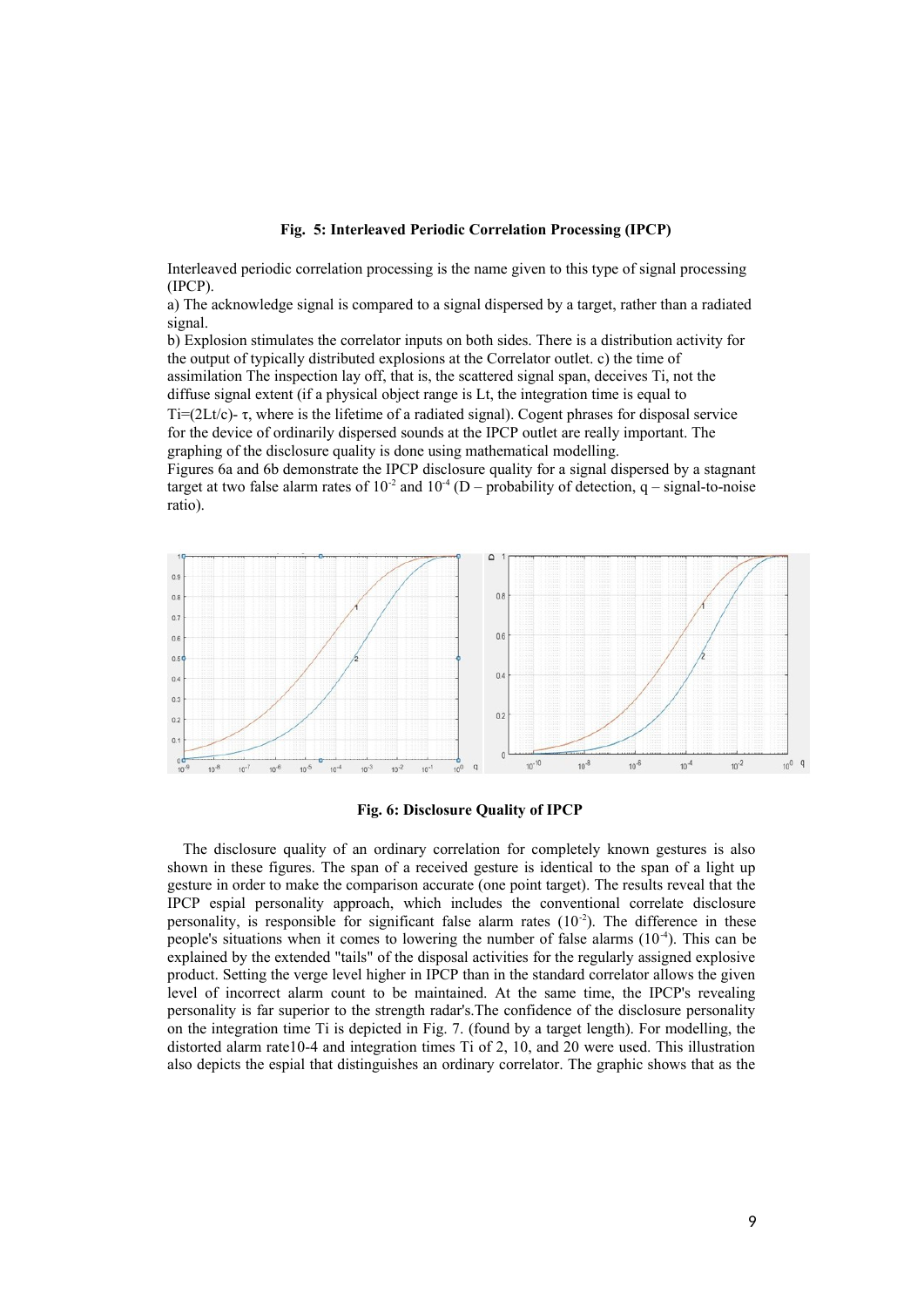target length increases, the IPCP espial distinct for a static purpose approaches the standard correlator feature more and more when it exposes the entire known signal [21]. The explanation behind this is that the circulation purpose for the ordinarily shared explosion access the regular circulation while including the fragment.



**Fig. 7: Confidence of Disclosure Personality on the Integration Time**

# **6. Detecting the Target in Motion**

In this paper, the researcher has dealt with the detection quality in the case of an inactive object. In case, if an object is in motion, the complication arises when it passes from one resulting cell to another cell during the appearance of the pulse repetition stage [22]. This problem can be overcome by using a multi-channel device that is connected to a Doppler filtration system that organises the best revelation of moving objects. When recognising objects with varied physical lengths L, the corresponding multichannel design can be used to choose the best integration time T. The losses resulting from the design's multichannel structure can be measured by employing the same multi-channel digital Doppler systems' general processes.

#### **7. Advantages of Ultra Wideband (UWB) Radar**

The major advantages of UWB radar are large bandwidth, carrier less signal and ultra-short width of the pulse. These are explained below:

# **7.1 Large Bandwidth**

The bandwidth of the UWB signal is very large so it covers a large range. This feature is good for image processing such as for high resolution of image and high rate of data transmission. High rate assists in getting the same signal through the walls and in getting images related to biomedical. The range of frequency for UWB is from 3.1 to 10.6 GHz which assists the UWB radars in increasing the resolution of the image [23].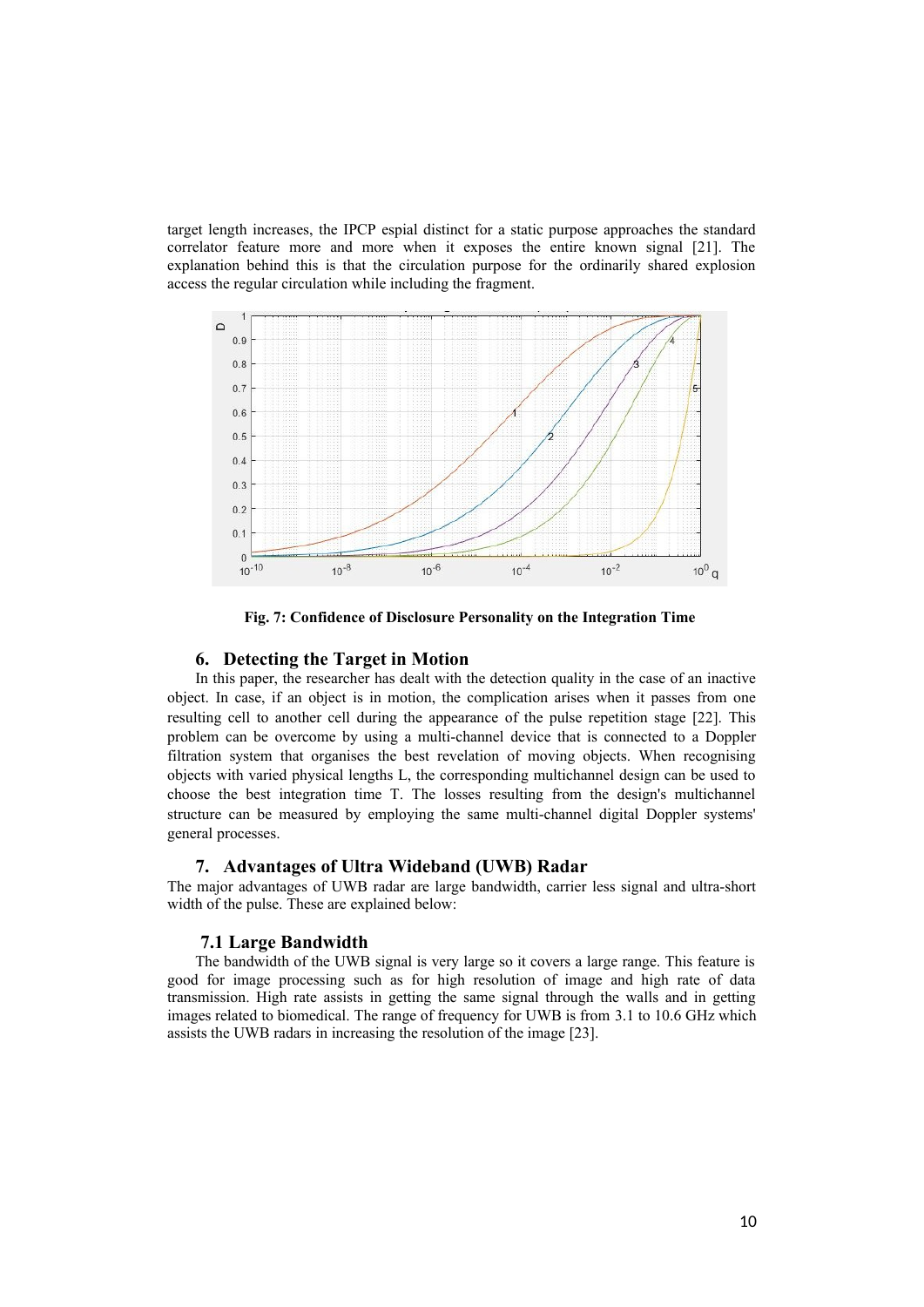# **7.2 Ultra-short Pulse Width**

This feature also provides a high resolution of the signal and also increases the data rate of the signal being transmitted. The signal transmitted from UWB has low power due to an ultrashort pulse. This feature helps in increasing the localizing accuracy and also reduces the effect of interference. Hence, these features increase the resolution of the signal [24]. This feature is mostly utilized for indoor localization.

## **7.3 Carrier less Signal**

The advantage of UWB is that there is no need for a carrier signal to module the signal in case of UWB radar systems. It can modulate the signal over the high bandwidth without utilizing the carrier signal [25]. The signal is transmitted in the form of pulse which is a digital transmission, so due to this reason, the UWB radar system has a simple hardware structure. Due to its low power feature, it operates on the low range of power.

## **8. Conclusion**

The main possibilities of UWB radars include advanced detected object array dimension efficiency, identification of object class and sort, reduction in the radar possessions of reflexive obstruction, enhanced cohesion observing point at low ascent edge, development of the feasibility of object detection and enhanced balance observing, slender aerial mould by changing the radiated signal quality, development of the radar's exemption to outside narrowband electromagnetic emission possessions and commotion, reduction in the radar "dead zone" and amplification of the radar's furtiveness by a gesture. The main characteristics of UWB radars are the variations in signal waveform during detection and ranging, as well as the antenna pattern's dependence on the signal duration and waveform. When used under static jamming conditions, the UWB radar has an extra feature that distinguishes it from narrowband radars. In order to detect a target in the UWB Radar, correct picture dispensation is required, which allows for the distinction of an object and the generation of a radio image of that object. A moving object can be detected by means of a multi-channel device-related Doppler filtration system. The major advantages of UWB radar are large bandwidth, carrier less signal and ultra-short width of the pulse.

#### **Acknowledgments**

The European Union's Horizon 2020 research and innovation programme under grant agreement H2020-MSCA-ITN-2016 SECRET-722424 and the UK's Research Council (EPSRC) under grant EP/E022936 partially sponsored this work.

#### **Reference:**

1. Neekoogar, F., *Ultra-Wideband Communications*, NJ, 2005: Englewood Cliffs, Prentice Hall. 2. Arslan, H., Chen, Z. N., and Benedetto, M. G. D., *Ultra Wideband Wireless Communication*, 2006: New York, Wiley.

3. Nikookar, H., and Prasad, R., *Introduction to Ultra Wideband for Wireless Communications*, 2008: New York, Springer-Verlag.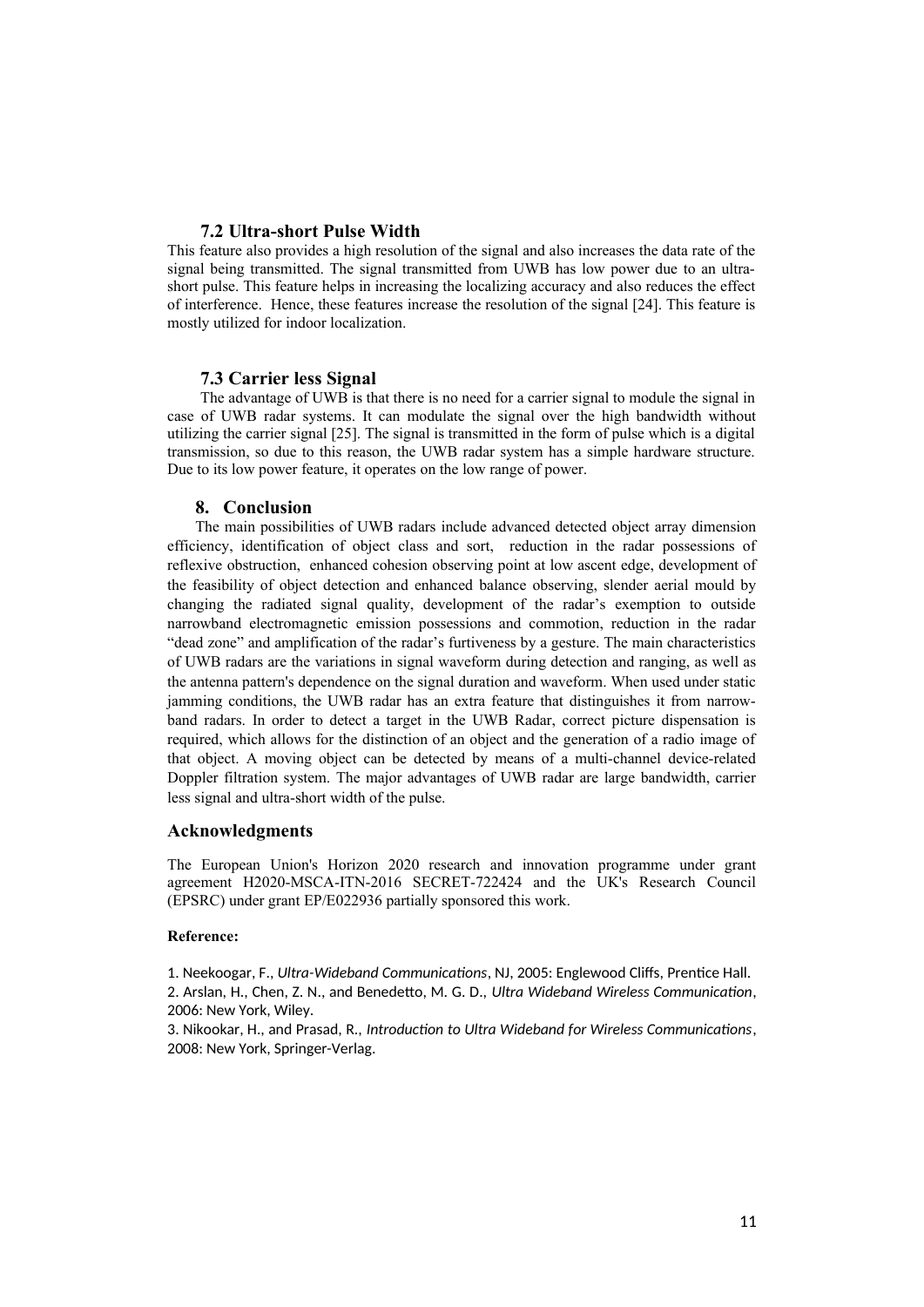4. Immoreev, I., *Use of Ultra-Wideband Location in Air Defense: Questions of Special Radio Electronics*, Radiolocation Engineering Series, 1991. **22**: p. 76-83.

5. Immoreev, I., *Ultrawideband (UWB) Radar Observation: Signal Generation, Radiation and Processing*, European Conference on Synthetic Aperture Radar (EUSAR'96), Konigswinter, Germany, 1996.

6. Skolnik, M. I., *Introduction to Radar*, 1962: Radar Handbook, vol. 2.

7. Richards, M. A., Scheer, J. A., and Holm, W. A., *Principles of Modern Rada*r, 2010: Citeseer. 8. Kang, Y., Kim, K., and Scott, W. R., *Modification of Sinuous Antenna Arms for UWB Radar Applications*, IEEE Transactions on Antennas and Propagation, 2015. 63: p. 5229-5234.

9. Z. Ruan, Li, C., and Peng, L., *Design and Analysis of Planar Antenna with Dual WLAN Band-Notched for Integrated Bluetooth and UWB applications*, Journal of Electromagnetic Waves and Applications, 2010, 24: p.1817-1828,.

10. Bond, E. J., Xu, L., Hagness, S. C., and Veen, B. D. V., *Microwave Imaging Via Space-Time Beamforming for Early Detection of Breast Cancer*, IEEE Transactions on Antennas and Propagation, 2003, 51:p. 1690-1705,.

11. Muqaibel, A., Safaai-Jazi, A., Bayram, A., Attiya, A., and Riad, S., *Ultrawideband Throughthe-Wall Propagation*, IEE Proceedings-Microwaves, Antennas and Propagation, 2005, 152: p. 581-588.

12. Sharkawy, M., Demir, V., and Elsherbeni, A. Z., *Plane-wave Scattering from Three-Dimensional Multiple Objects Using the Iterative Multi-region Technique Based on the FDFD Method*, IEEE transactions on antennas and propagation, 2006, 54: p. 666-673,.

13. Allen, B., Dohler, M., Okon, E., and Malik, W., Brown, A., and Edwards, D., *Ultrawideband Antennas and Propagation for Communications*, Radar and Imaging, 2006, John Wiley & Sons.

14. Zhang, G.X., Jin, W.D. and Hu, L.Z., *Radar Emitter Signal Recognition Based on Complexity Features*, Journal of Southwest Jiaotong University, 2004. **12**(2):p.116-122.

15. Kawalec, A. and Owczarek, R., Radar Emitter Recognition Using Intrapulse Data. In 15th International Conference on Microwaves, Radar and Wireless Communications, IEEE Cat. No. 04EX824), 2004, **2**: p. 435-438.

16. Immoreev, I., *Ultrawideband Location: Main Features and Differences from Common Radiolocation*, Electromagnetic Waves and Electronic Systems, 1997. **2**(1): p. 81-88.

17. Immoreev, I., *Signal Processing in Ultra Wide Band (UWB) Radars*, Fifth International Conference on Radar Systems (RADAR'99), France, Brest, 1999.

18. Immoreev, I., and Taylor, J. D., *Selective Target Detecting Short Pulse Ultrawideband Radar System,* Euro Electromagnetic (EUROEM2000), Scotland, Edinburgh, 2000.

19. Immoreev, I., Main Features Ultra-Wideband (UWB) Radars and Differences from Common Narrowband Radars, *Ultrawide Band Radar Technology*, 2000: Boca Raton, London, New Work, Washington, CRC Press.

20. Immoreev, I. Features of Signals Detecting in the UWB Radars, *Ultrawide Band Radar Technology*, 2000: Boca Raton, London, New Work, Washington, CRC Press.